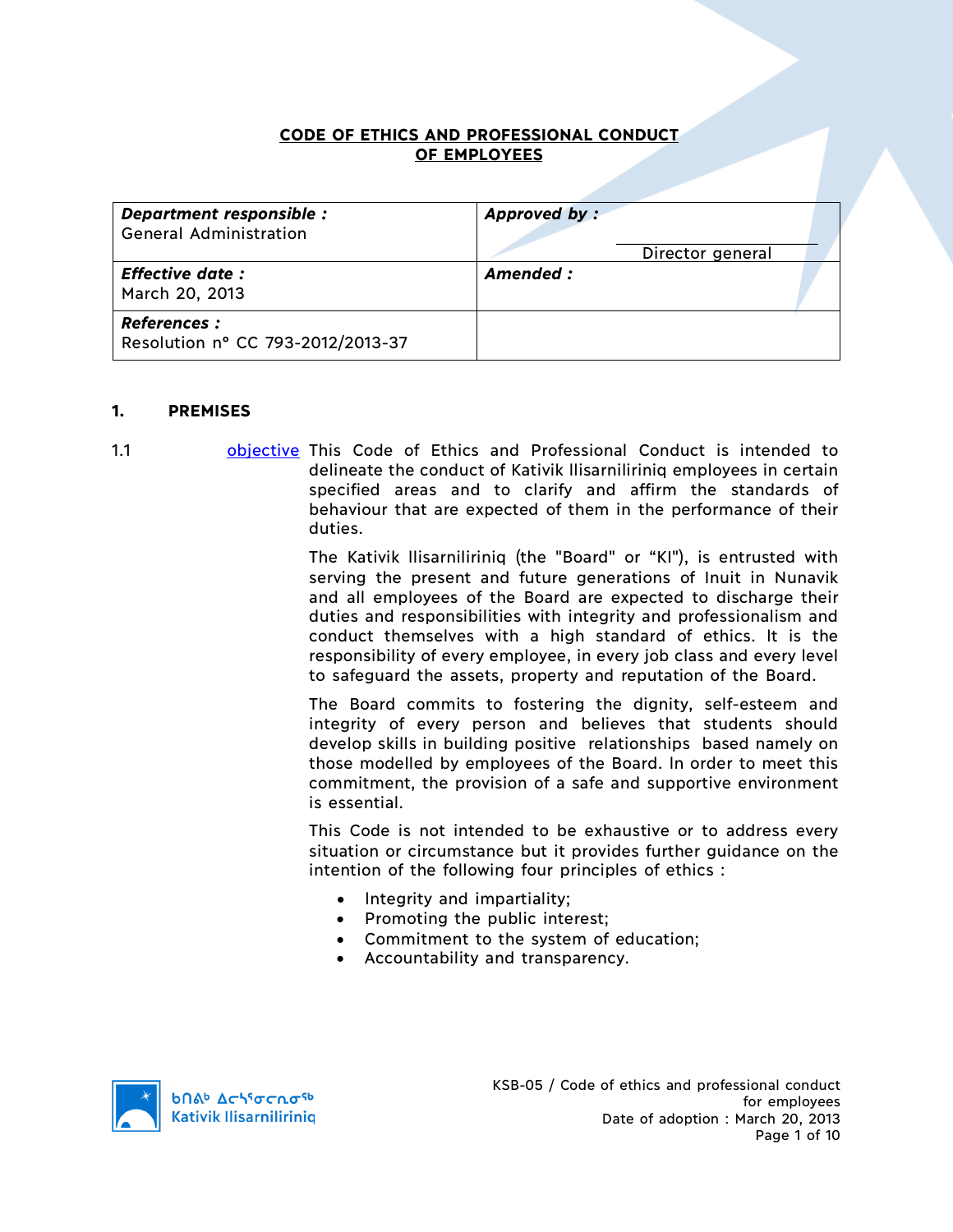To this end, all employees are expected to observe in their conduct the highest standards regarding these 4 principles, as well as the Mission of the Board, the James Bay Northern Quebec Agreement, all provincial and federal legislation, regulations, and Policies and Directives of the Board. If there is any conflict between this Code and applicable working conditions (collective agreements and by-law) or legislation such as the Charter of rights or Labour Standards, the applicable working conditions and legislation shall prevail. Employees are responsible for being aware of and understanding the provisions of this Code.

1.2 **application** This Code applies to all employees of the Board. Their individual conduct contributes to the reputation of the education system as a whole and therefore, employees are accountable for their conduct ensuring that it does not have any negative impact on the School Board.

#### **2. GENERAL PRINCIPLES**

- 2.1 definitions In this Code, the following words or expressions mean:
	- a) **Close Relations:** the individuals who are close to the employee in a manner that he may have a persona! incentive to provide benefits to these individuals. Without limitations, "Close Relations" includes immediate family members of the employee and any other person who normally resides in the same home as him;
	- b) **Conflict of lnterest:** a situation where a person's interest cornes into conflict with the interests of the Board, or where, as a result of his interest, a person's ability to act in the best interests of the Board may be compromised;
	- c) **Employees:** full-time, part-time or casual employees, contractual and consultants;
	- d) **lmmediate family member:** spouse, common law partner, parents, children, brothers, sisters, grandparents and grandchildren as well as mother-in-law, father-in-law, sister- in-law, brother-in-law, daughter-in-law, son-in-law.

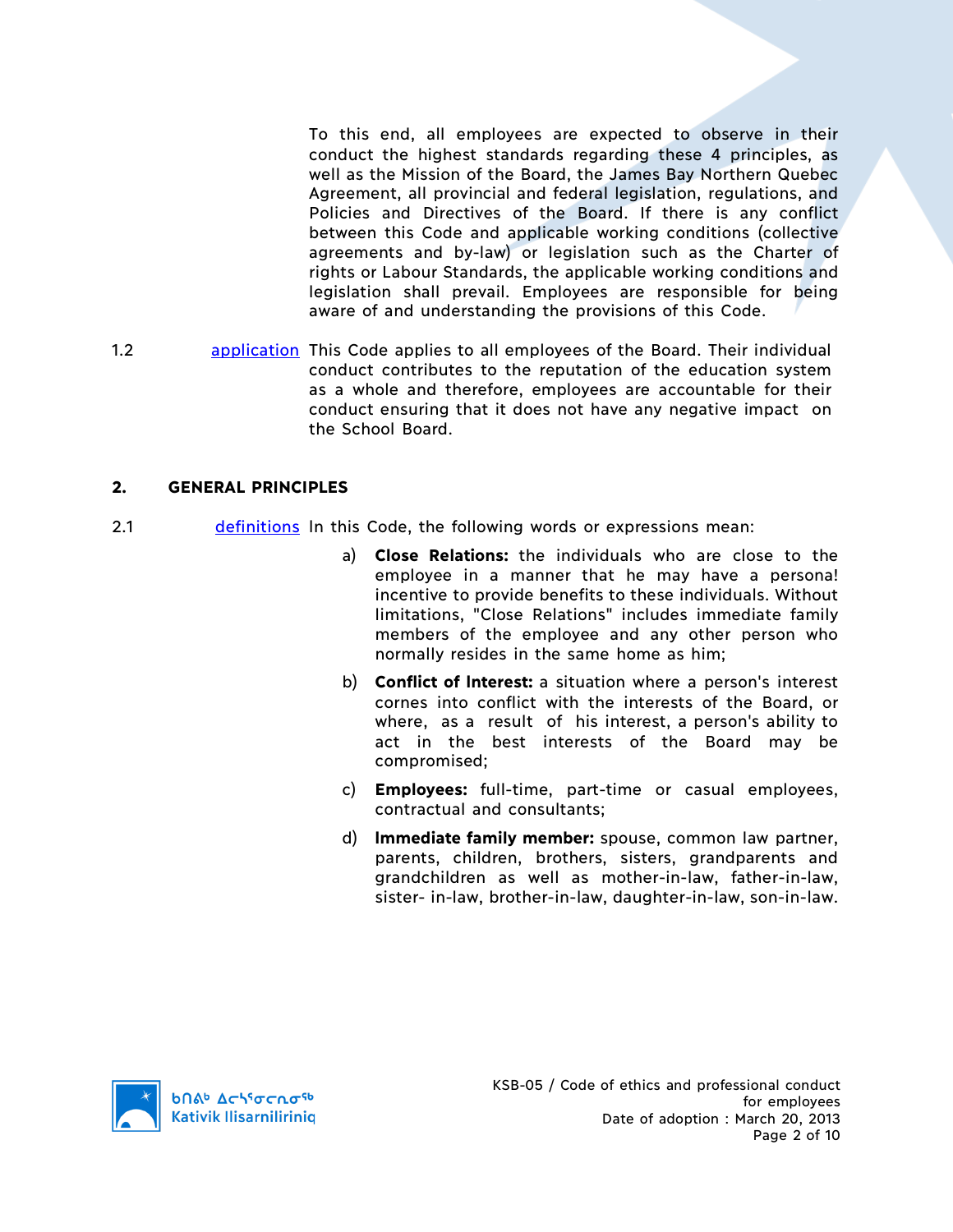#### **3. STANDARDS OF BEHAVIOUR**

obligations

- 3.1 **Employee** All employees shall:
	- a) Treat colleagues, students, parents, school community and public with dignity, respect and consideration;
		- b) Conduct their employment responsibilities in an honest and diligent manner;
		- c) Not engage in any activity of any nature which would conflict with their duty to the Board or which could reasonably be expected to be detrimental to the interest, image or reputation of the Board;
		- d) Accept that there are differences in people, their ideas and their opinions;
		- e) Show responsible care and regard for school property and the property of others;
		- f) Respect the need of others to work in an environment that is conducive to productive job performance;
		- g) Speak and act with respect and dignity, and deal judiciously with others, always mindful of their rights and refrain from any use of physical or verbal abuse, loud or vulgar language and/or gestures at all times;
		- h) Assume their duties with the highest standards (including punctuality);
		- i) Come to work wearing appropriate and professional attire as expected in a given context/work environment;
		- j) Take "safety" into consideration where applicable;
		- k) Not be under the influence of alcohol or illegal or unauthorized drugs during the course of professional practice;
		- l) Refrain from posting comments or engaging in on-line activities that disrespect or insult students, parents, employees or elected members of the Board, or that promote false or discriminating information, and comply with any standards on social media use and media relations set by the Board;
		- m) Respect and treat others fairly, regardless of, for example, race, ancestry, place of origin, color, ethnic origin, citizenship, religion, gender, sexual orientation, age, or disability;

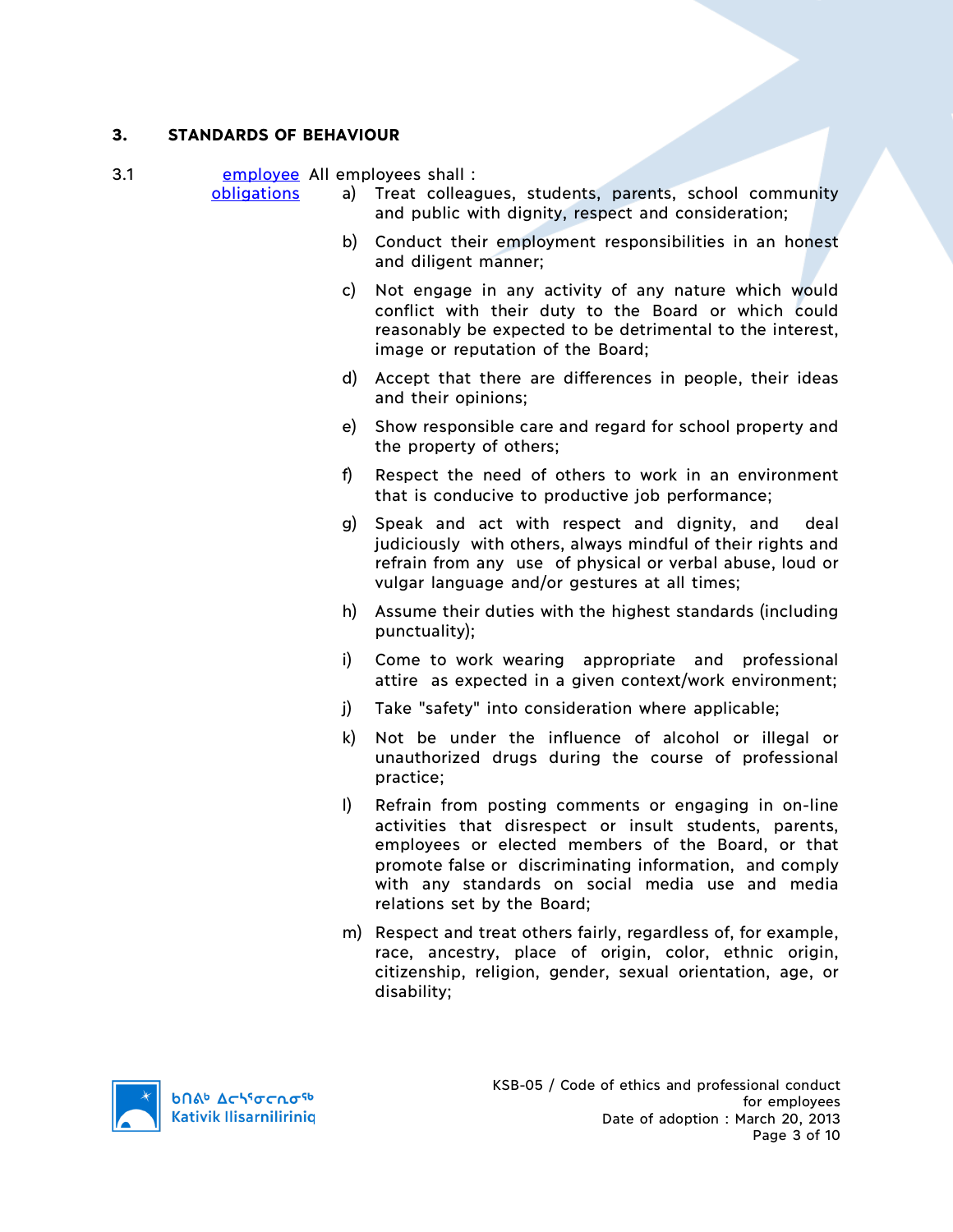- n) Not bypass immediate authority to reach higher authority without first exhausting the proper channels of communication;
- o) Protect Board property and assets from harm, theft, loss or misuse;
- p) Notify the Department of Human Resources of all criminal charges at the time the charge is issued and this according to the requirements established in the procedure for criminal background check.
- 3.2 employees working Any employee who works with students<sup>1</sup> acts as a role model for with student them. This role is exercised both within and outside the school board's institutions.

ln addition to the previous provisions, all employees directly involved in the education and care of students shall :

- a) Put the well-being, development and progress of students first;
- b) Take responsibility for ensuring the quality of their teaching and care;
- c) Strive to maintain productive relationships with parents;
- d) Not take advantage of a professional position to profit from the sale of goods or services to or for students in the teacher's charge;
- e) Not undermine the confidence of students in other teachers or school staff members;
- f) Not criticize the professional competence or professional reputation of another teacher or school staff member unless in confidence to proper officials and after the other teacher or school staff member has been informed of the criticism.
- g) ln their relations with students, including through social media, maintain the necessary distance in order to respect their duty of professionalism, act as role models for students and avoid conflicts of interest.

<sup>1</sup> Teachers, animators, behaviour technicians, Professionals, School Principals, etc.



 $\overline{a}$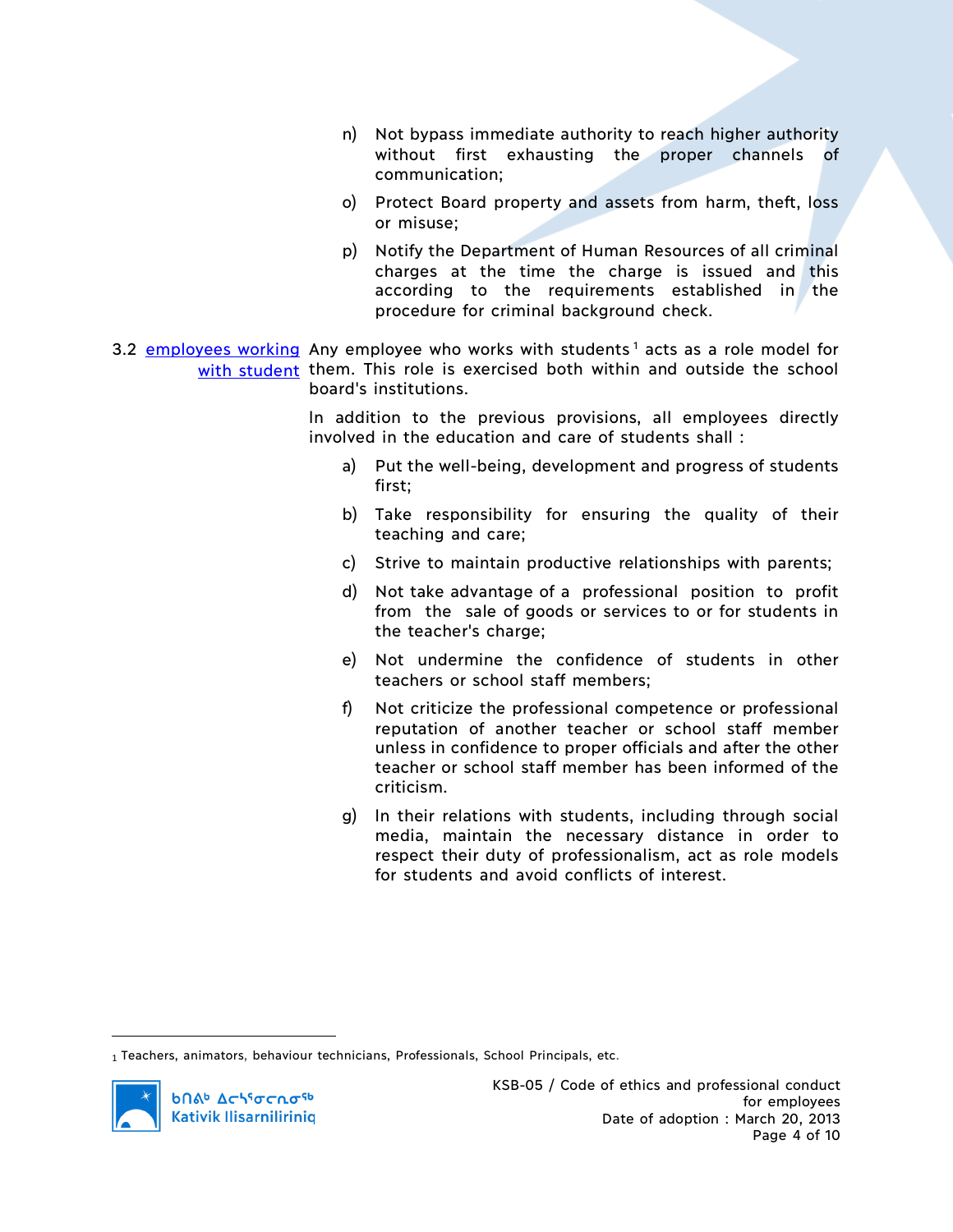3.3 confidentiality/ When employees have access to confidential information about information the clientele and employees of the Board in the course of their duties, they must respect the confidential nature of this information. Confidential information includes, but is not limited to, information which is not generally known to the public and is of such a nature that it is in the legitimate interest of the parties involved to maintain its privacy.

> Confidentiality of information and documents must be maintained, including after working hours, unless disclosure is authorized for legitimate reasons or legally permitted. Without limiting the generality of the above, employees must, during and after their employment adhere to the following:

- a) The right of privacy for all employees, students, parents or other school community member is to be respected;
- b) Persona! information regarding others obtained by an employee while exercising his duties may not be communicated or posted;
- c) Employees shall not discuss students' situations unless for professional reasons or as required by law;
- d) The principle that confidential information may not be used for persona! gain must be respected.
- e) Oral and written communication with the media, in the name of the Board, must be conducted only by the official spokesperson of the School Board, unless otherwise authorized.

# **4. CONFLICT OF INTEREST**

- 4.1 **Situations where** Situations where there is a conflict of interest Employees are there is a conflict bound to carry out their work with prudence and diligence. They of interest must also act faithfully and honestly. In doing so, they must avoid any real or perceived conflict of interest where decisions are based on persona! gain rather than in the best interest of students or the Board. For example:
	- a) Transparency with the Board is expected of all employees;
	- b) The interests of the Board and students' education are to take precedence;
	- c) The performance of duties and organization of professional functions may reflect on the Board. ln order to maintain and foster public confidence these duties and functions are to be conducted with integrity, objectivity and impartiality;



**b**በል<sup>b</sup>  $\Delta$ ch<sup>s</sup>σcnσ<sup>sb</sup> **Kativik Ilisarniliriniq**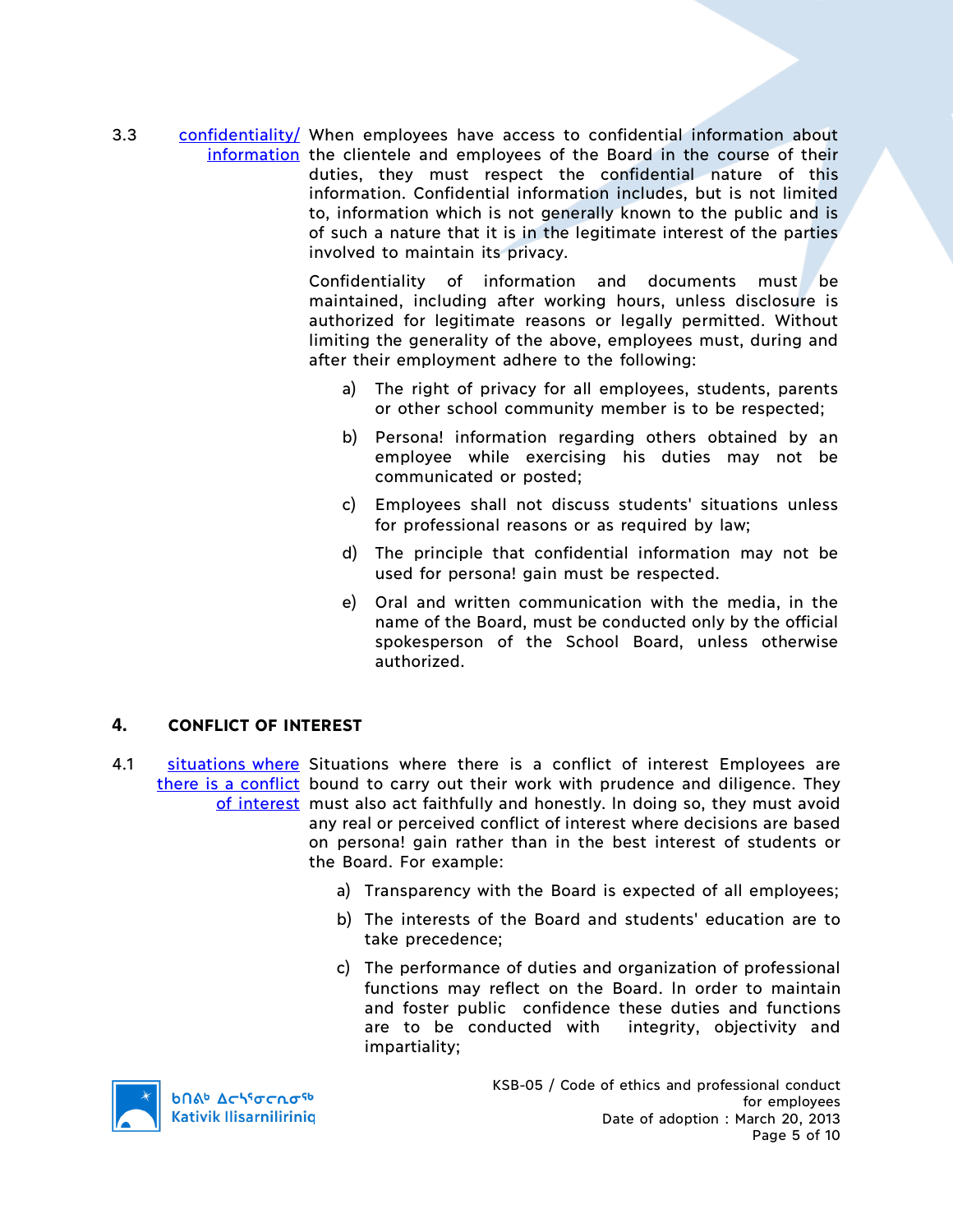- d) Any direct or indirect interest that an employee may have as a partner, shareholder, director, officer, employee, agent or consultant of any business related to or involved with the Board must be disclosed;
- e) Possessions or services of the Board are not to be used for purposes other than those intended by the School Board; Board property, including vehicles, equipment and material, shall be used only in the performance of assigned duties and shall not be used for persona! benefit or non-Board use subject to the applicable policies;
- f) Avoid exercising any direct or indirect pressure on any members of a selection committee or on the persons responsible for hiring or promoting individuals; this is particularly applicable in situations involving family relationships or friendships with the individual concerned;
- g) Illegal or irregular situations against the Board of which an employee becomes aware is to be disclosed to his superior.
- 4.2 gifts and benefits Board employees must refrain from seeking to obtain while in the exercise of their functions, in any manner whatsoever, gifts, services or advantages for their personal benefit. In addition, they cannot accept any gifts, proof of hospitality or advantages for their personal benefit other than those that are common and of minimal value. When in doubt, the employee shall disclose the gift to his immediate superior.

# **5. COMPLAINT AND INQUIRY PROCEDURE**

5.1 employee Any **employee** who has witnessed a violation of this Code or who reporting to his has reasonable grounds to believe that the provisions of this Code or her immediate are not being complied with should report the situation to his supervisor immediate supervisor within a reasonable time.

> The immediate supervisor then forwards the information received to the Human Resources Department.

> Of the employee wishes to report an act committed by his immediate supervisor, he may contact the latter's immediate supervisor directly.

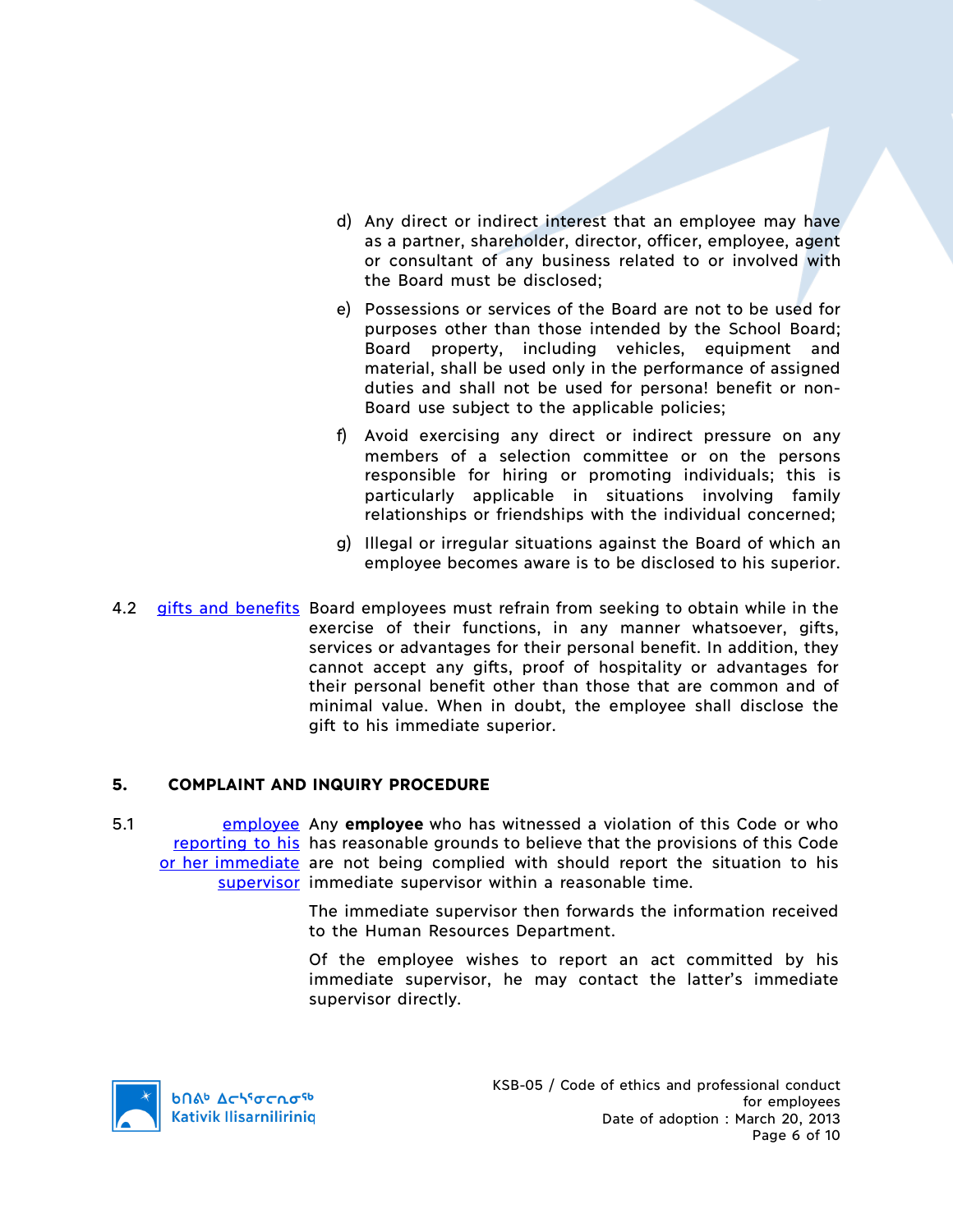Exceptionally, if the employee does not feel comfortable to report the act to his immediate supervisors, he can contact directly the Director of Human Resources. If the latter is the one being accused, the employee can report the act directly to the Associate Secretary General or the Director General.

5.2 **complaint to Any person who is not an employee**<sup>2</sup> may file a complaint directly the associate with the Associate Secretary General when he or she has secretary general witnessed a violation of this Code or has reasonable grounds to believe that the provisions of this Code are not being complied with.

To be accepted, the complaint must meet the following criteria :

- a) The complaint must be in writing;
- b) The person filing the complaint must identify himself/herself;
- c) The complaint must provide sufficient information and detail to enable the Associate Secretary General to understand the nature of the complaint and to identify the person or persons who are not complying with the provisions of this Code.
- 5.2.1 **admissibility Upon receipt of a complaint**, the Associate Secretary General shall of the complaint conduct a summary investigation to decide whether the complaint is admissible or whether it should be dismissed.

A complaint may be dismissed at this stage if the Associate Secretary General deems it to be manifestly frivolous or illfounded.

ln such a case, the complainant may appeal the decision to one of the independent mediators chosen by the Director General. Upon request, the Associate Secretary General shall provide the contact details of such mediators. Section 5.2.2. shall then apply.

Where one of the mediators is unable to act, another mediator may be mandated.

When the Associate Secretary General considers that the complaint is admissible, he or she forwards it to the Human Resources Department for analysis and investigation.

5.2.2 **filling of a** When the independent mediator receives a complaint pursuant to complaint with section 5.2.1, he or she shall:

an independent mediator

Contact the complainant to inform him or her that the complaint has been received and that an independent and confidential investigation will take place;

<sup>2</sup> Including, but not limited to: one volunteer, one community member, one school board elected member.



 $\overline{a}$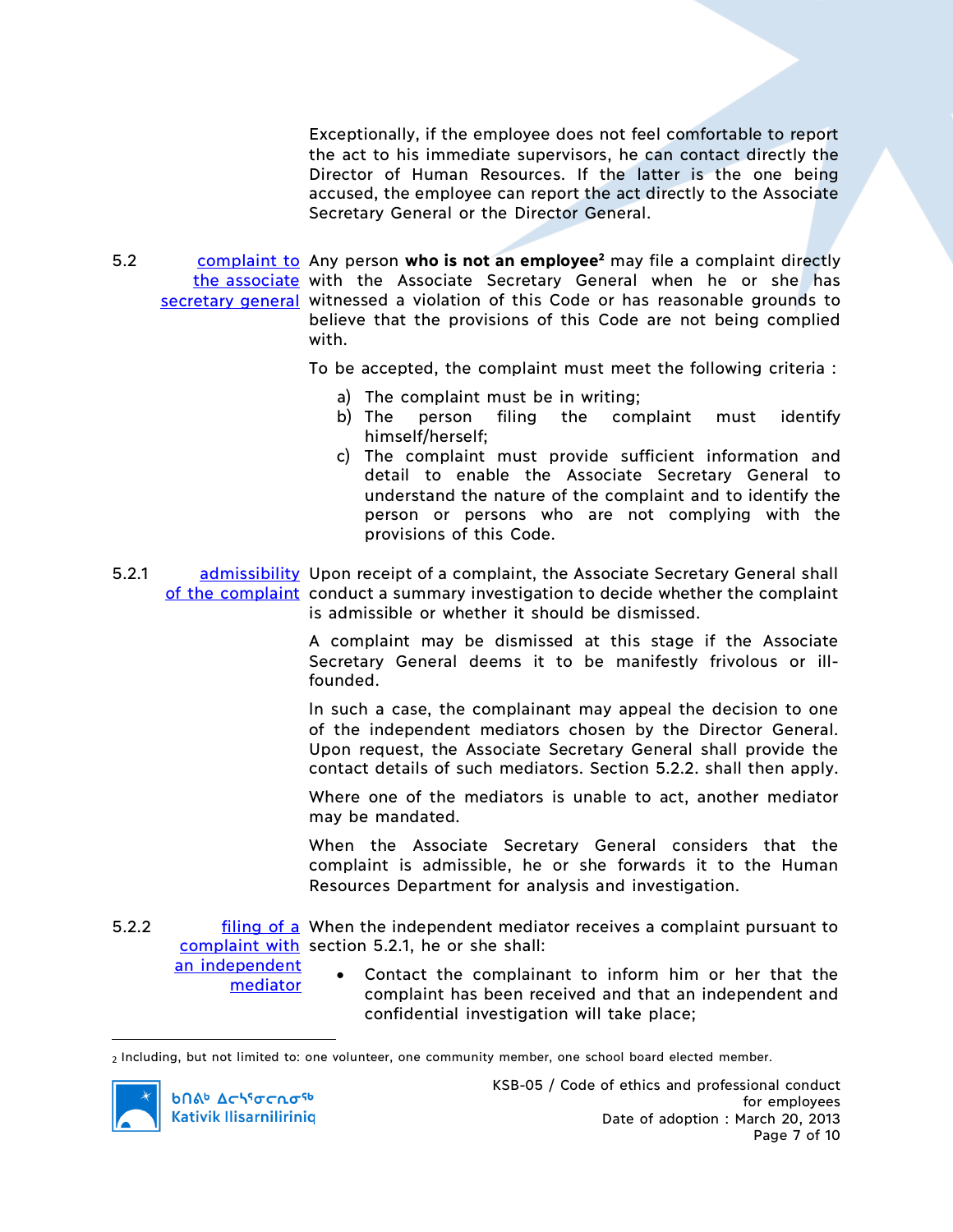- Contact the employee who is the subject of the complaint, invite him or her to provide comments within a reasonable time and indicate that an independent and confidential investigation will take place;
- Conduct a survey of the persons concerned;
- Produce a final report, a copy of which is submitted to the Associate Secretary General;
- Make recommendations in writing to the competent authority.
- 5.3 cases where When the Associate Secretary General is the subject of a the Associate complaint, his or her immediate supervisor then assumes all of Secretary General the Associate Secretary General's responsibilities under this Code. is the subject of I also the subject of Where the Associate Secretary-General is not the subject of a<br>a complaint or complaint but is unable to set the Coerctary Consul aboll coverage is unable to act complaint but is unable to act, the Secretary General shall assume all the responsibilities of the Associate Secretary-General under this Code.
- 5.4 confidentiality Stakeholders in any proceeding under this Code must ensure that and privacy the privacy rights of complainants, employees who are the subject of the complaint, as well as the people who witnessed the alleged act, are respected. ln this context, they must disclose only the information that is essential for the purposes of effectively investigating and taking appropriate action.

# **6. SANCTIONS / DISCIPLINARY ACTION**

- 6.1 disciplinary Breach of any of the provisions of this Code may render employees action liable to such disciplinary action, including dismissal as per the applicable collective agreement or working conditions, as may be deemed to be appropriate.
- 6.2 Slanderous Unjustified or false complaints, or slanderous accusations, can accusations lead to disciplinary measures or law suits against the complainant.

# **7. COMPLIANCE WITH THE CODE OF ETHICS AND PROFESSIONAL CONDUCT**

7.1 **bullehed obligation to All employees** have the responsibility to disclose to their disclose conflict immediate superior or to the Associate Secretary General, any of interest situation where they might be reasonably seen in conflict.

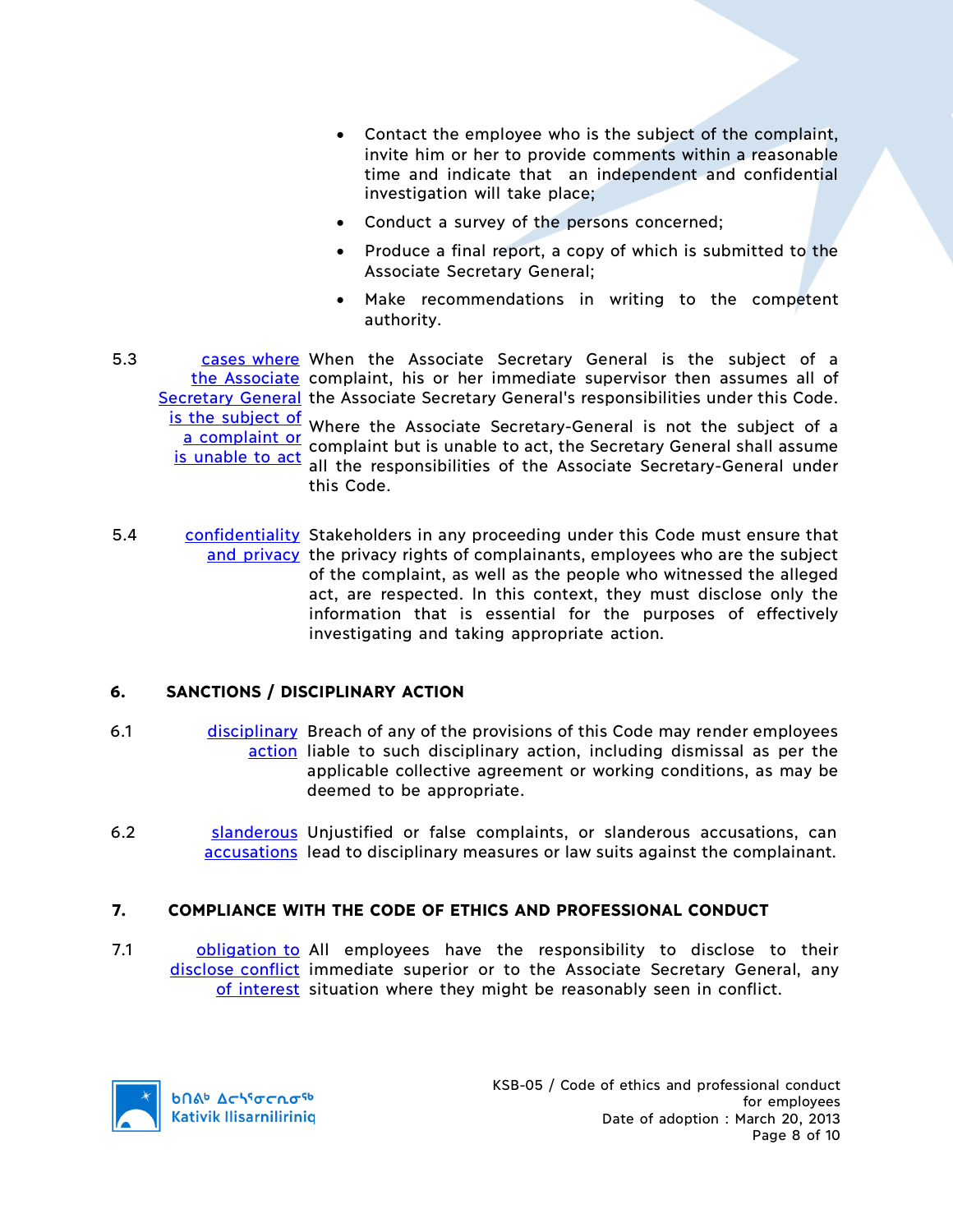7.2 **mandatory All employees must, at the time of hiring or when required** reading of thereafter, receive a copy of this Code and confirm in writing to the code their immediate supervisor that they have read it.

> All commissioners shall also receive a copy of this Code and read it.

- 7.3 directors' The Principal of each school and the Directors of each department duty will ensure that all employees who report to them are made aware of the contents of this Code.
- 7.4 compliance Any person referred to in this Code must abide by all its provisions with provisions and all managers of the School Board are responsible to ensure that all its provisions are applied and respected.

#### **8. REFERENCES**

- 8.1 references Quebec Charter of Human Rights and Freedoms;
	- *Act Respecting Access to Documents Held by Public Bodies and the Protection of Personal Information*;
	- Civil Code of Quebec;
	- Criminal Code of Canada;
	- *Quebec Labour Standard Act*;
	- KI Directive / Protection of personal information and Access to information (ADM-10);
	- KI Directive / Against Harassment (ADM-14);
	- KI Directive / Use of Internet, Network and Computers (EDU-02);
	- KI Directive / Use of Board Vehicles (EQU-05);
	- Collective Agreements in effect and the By-Laws respecting the employment conditions of management personnel of the Board.